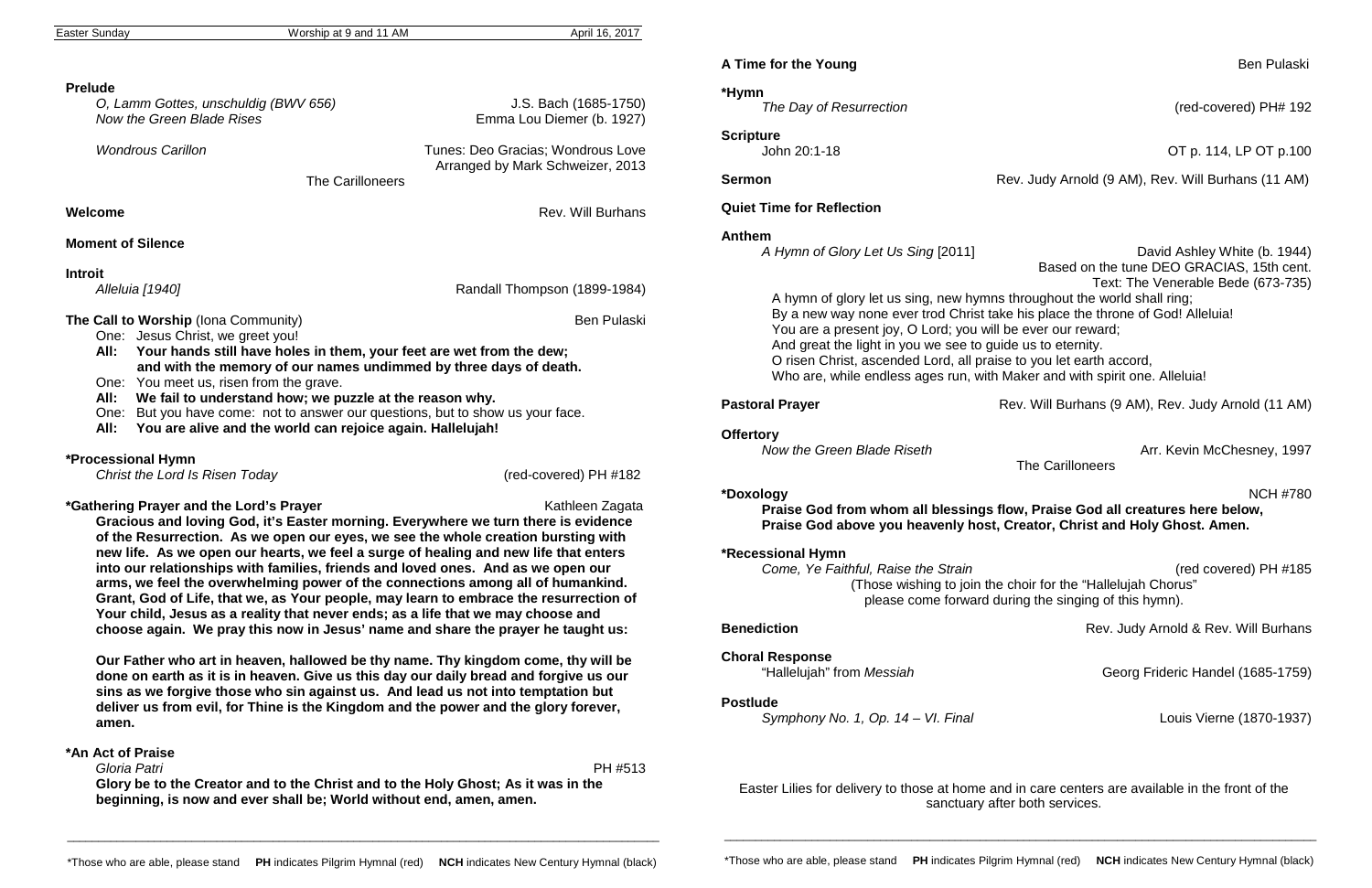# Today's Service

# **Youth Hosted Pancake Breakfast and Fellowship Today at 9:45**

We invite you all downstairs to Chidley Hall, between the two services today. All are welcome to join us. Proceeds support the youth mission trip to Pennsylvania next month.

# Meet Our Church

**First Congregational Church in Winchester, UCC,** *An Open and Affirming Congregation* 21 Church Street, Winchester, MA 01890 781-729-9180 **www.fcc-winchester.org**

We are a Christ-centered, nurturing community: growing in faith, serving in love, welcoming all with joy.

The Congregation, Ministers To The World Rev. William Burhans, Lead Pastor Rev. Ms. Judith B. Arnold, Associate Pastor Ms. Kathleen Zagata, RN, MS, CS, Minister of Congregational Health & Wellness Ms. Jane Ring Frank, Minister of Music & Worship Arts Mr. Ben Pulaski, Minister of Faith Formation: Children & Youth Mr. Jeffrey Mead, Organist Mr. Bradley Ross, Sexton Mr. Tyler Campbell, Assistant Sexton Ms. Sarah Marino, Office Manager The Rev. Dr. Kenneth Orth, Pastoral Counselor (Affiliate)

# Welcome!

We are happy you have joined us today for worship. We hope that in the coming hour of quiet, song, prayer, sacred scripture, and communal gathering, you will awaken more fully to God's presence in your life and the world around us.

#### **Restrooms**

Restrooms are located down the stairs as you first enter the front doors of the church.

#### **Accessibility**

Listening devices are available in the back of the sanctuary for the hearing impaired. An after-worship coffee hour is held in Chidley Hall on the bottom floor of the church building. An elevator is located out the doors to the right of the front chancel area and down the hall. Please ask a greeter if you need assistance.

#### **Childcare**

Children are always welcome in the sanctuary! We appreciate the sounds of little ones among us. If you'd prefer, there is a professionally staffed nursery on the floor beneath the sanctuary. Ask a greeter if you need help finding it.

#### **Family Room**

There is also a comfortable room with sofas, chairs, carpet and an audio link to the service for when you need more room to attend to your family. It is located just outside the doors to the right of the front chancel area.

#### **Children (Stepping Stones) and Youth Church School**

Classes for children and youth in pre-k through 12th grade are taught during worship. Families begin the worship service together in the sanctuary. Children are then invited to join us at the front (if they are comfortable) for the Time for the Young. Afterwards, the children and youth are led to their classrooms by their teachers.

#### **Get connected!**

Please tell us about yourself and/or request a prayer by filling out a Welcome/Prayer Request Card found in each pew and place it in the offering plate when it passes. We look forward to getting to know you at Coffee Hour, held downstairs immediately following the service. You can also learn more about our community through our website and Facebook page: **www.fcc-winchester.org facebook.com/fccwucc**

**Text FCCW to 22828 to join our email list**